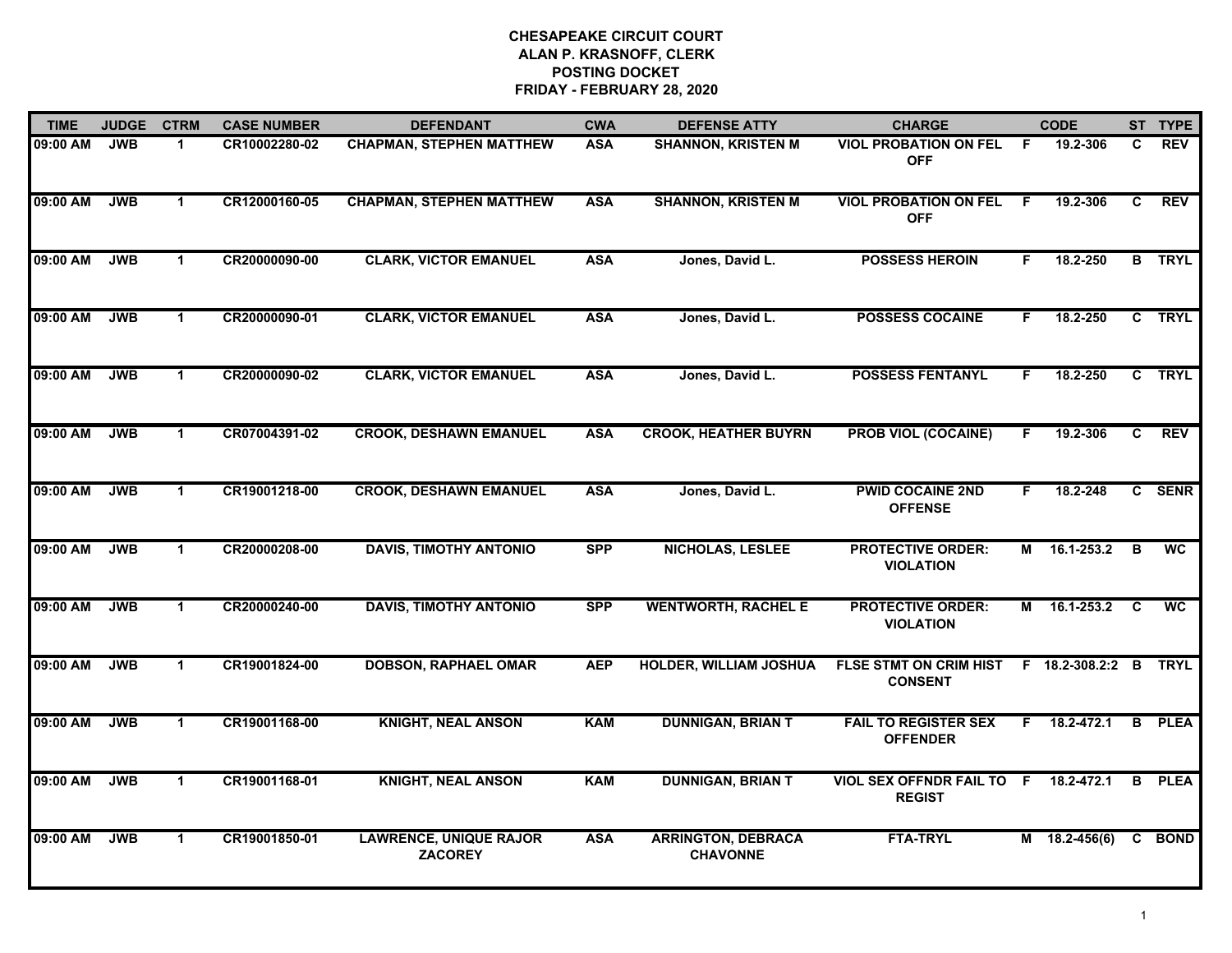| <b>TIME</b> | <b>JUDGE</b> | <b>CTRM</b>          | <b>CASE NUMBER</b> | <b>DEFENDANT</b>               | <b>CWA</b> | <b>DEFENSE ATTY</b>                          | <b>CHARGE</b>                                |              | <b>CODE</b> |              | ST TYPE     |
|-------------|--------------|----------------------|--------------------|--------------------------------|------------|----------------------------------------------|----------------------------------------------|--------------|-------------|--------------|-------------|
| 09:00 AM    | <b>JWB</b>   | $\mathbf{1}$         | CR03A03872-02      | PLUMMER, ERICK LAWRENCE        | <b>ASA</b> | <b>ARRINGTON, DEBRACA</b><br><b>CHAVONNE</b> | <b>VIOL PROBATION ON FEL</b><br><b>OFF</b>   | - F          | 19.2-306    |              | C BOND      |
| 09:00 AM    | <b>JWB</b>   | $\blacktriangleleft$ | CR03A03873-02      | <b>PLUMMER, ERICK LAWRENCE</b> | <b>ASA</b> | <b>ARRINGTON, DEBRACA</b><br><b>CHAVONNE</b> | <b>VIOL PROBATION ON FEL</b><br><b>OFF</b>   | - F          | 19.2-306    | $\mathbf{c}$ | <b>BOND</b> |
| 09:00 AM    | <b>JWB</b>   | $\mathbf{1}$         | CR03A03874-02      | <b>PLUMMER, ERICK LAWRENCE</b> | <b>ASA</b> | <b>ARRINGTON, DEBRACA</b><br><b>CHAVONNE</b> | <b>VIOL PROBATION ON FEL</b><br><b>OFF</b>   | F.           | 19.2-306    |              | C BOND      |
| 09:00 AM    | <b>JWB</b>   | 1                    | CR08002337-02      | <b>PLUMMER, ERICK LAWRENCE</b> | <b>ASA</b> | <b>ARRINGTON, DEBRACA</b><br><b>CHAVONNE</b> | <b>VIOL PROBATION ON FEL</b><br><b>OFF</b>   | -F           | 19.2-306    |              | C BOND      |
| 09:00 AM    | <b>JWB</b>   | $\mathbf{1}$         | CR08002338-02      | PLUMMER, ERICK LAWRENCE        | <b>ASA</b> | <b>ARRINGTON, DEBRACA</b><br><b>CHAVONNE</b> | <b>VIOL PROBATION ON FEL</b><br><b>OFF</b>   | - F          | 19.2-306    |              | C BOND      |
| 09:00 AM    | <b>JWB</b>   | $\blacktriangleleft$ | CR08002340-02      | PLUMMER, ERICK LAWRENCE        | <b>ASA</b> |                                              | <b>VIOL PROBATION ON FEL F</b><br><b>OFF</b> |              | 19.2-306    |              | C BOND      |
| 09:00 AM    | <b>JWB</b>   | $\blacktriangleleft$ | CR13000789-04      | PLUMMER, ERICK LAWRENCE        | <b>ASA</b> | <b>ARRINGTON, DEBRACA</b><br><b>CHAVONNE</b> | <b>VIOL PROBATION ON FEL</b><br><b>OFF</b>   | $\mathsf{F}$ | 19.2-306    | C.           | <b>BOND</b> |
| 09:00 AM    | <b>JWB</b>   | $\mathbf{1}$         | CR15001097-20      | PLUMMER, ERICK LAWRENCE        | <b>ASA</b> | <b>ARRINGTON, DEBRACA</b><br><b>CHAVONNE</b> | <b>VIOL PROBATION ON FEL</b><br><b>OFF</b>   | - F          | 19.2-306    |              | C BOND      |
| 09:00 AM    | <b>JWB</b>   | $\blacktriangleleft$ | CR15001097-21      | <b>PLUMMER, ERICK LAWRENCE</b> | <b>ASA</b> |                                              | <b>VIOL PROBATION ON FEL</b><br><b>OFF</b>   | -F           | 19.2-306    | $\mathbf{c}$ | <b>BOND</b> |
| 09:00 AM    | <b>JWB</b>   | $\mathbf 1$          | CR15001097-22      | <b>PLUMMER, ERICK LAWRENCE</b> | <b>ASA</b> | <b>ARRINGTON, DEBRACA</b><br><b>CHAVONNE</b> | <b>VIOL PROBATION ON FEL</b><br><b>OFF</b>   | -F           | 19.2-306    |              | C BOND      |
| 09:00 AM    | <b>JWB</b>   | $\mathbf{1}$         | CR15001097-23      | PLUMMER, ERICK LAWRENCE        | <b>ASA</b> | <b>ARRINGTON, DEBRACA</b><br><b>CHAVONNE</b> | <b>VIOL PROBATION ON FEL F</b><br><b>OFF</b> |              | 19.2-306    |              | C BOND      |
| 09:00 AM    | <b>JWB</b>   | $\mathbf{1}$         | CR15001097-24      | PLUMMER, ERICK LAWRENCE        | <b>ASA</b> | <b>ARRINGTON, DEBRACA</b><br><b>CHAVONNE</b> | <b>VIOL PROBATION ON FEL</b><br><b>OFF</b>   | - F          | 19.2-306    | C            | <b>BOND</b> |
| 09:00 AM    | <b>JWB</b>   | $\mathbf 1$          | CR15001097-25      | <b>PLUMMER, ERICK LAWRENCE</b> | <b>ASA</b> | <b>ARRINGTON, DEBRACA</b><br><b>CHAVONNE</b> | <b>VIOL PROBATION ON FEL</b><br><b>OFF</b>   | - F          | 19.2-306    |              | C BOND      |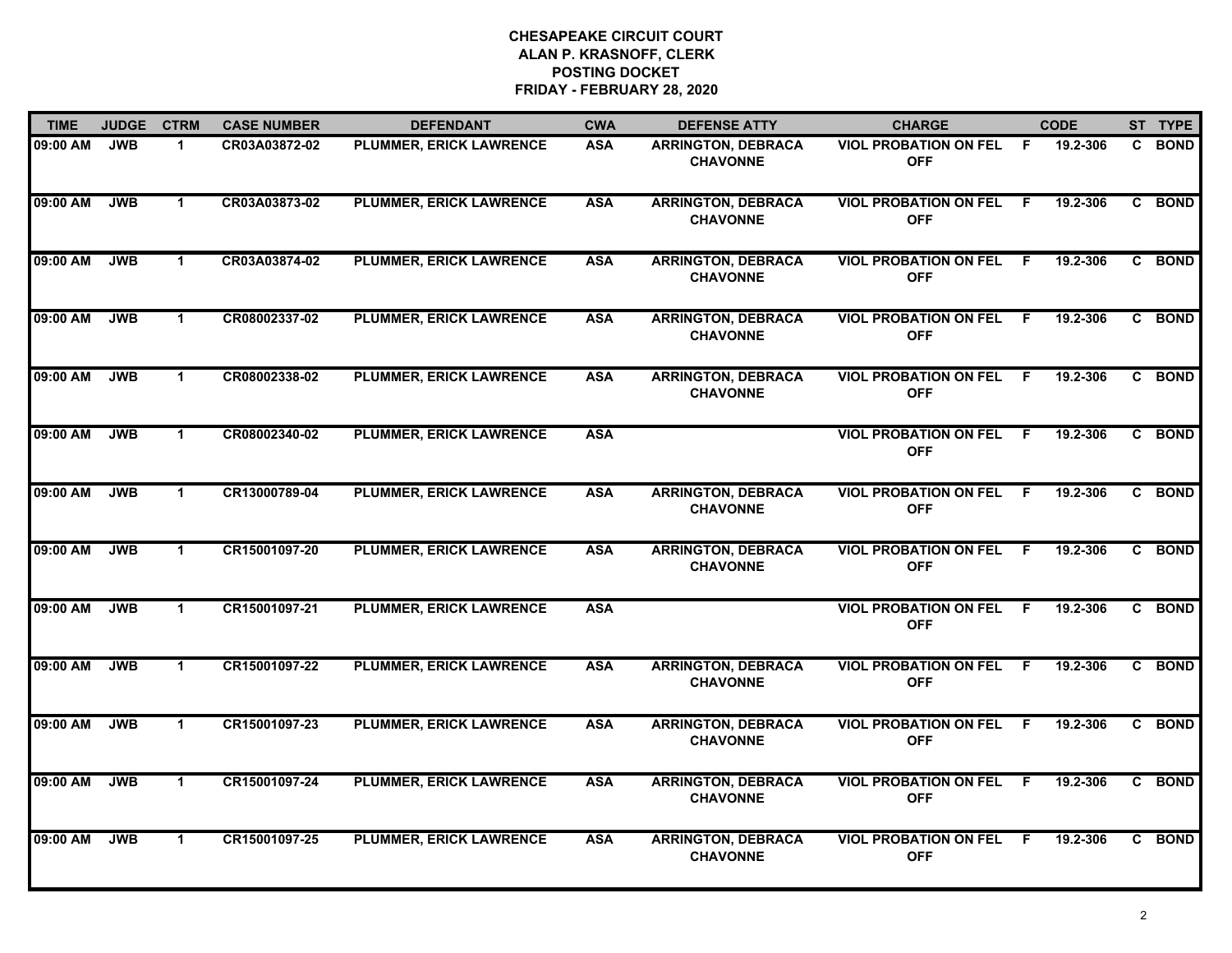| <b>TIME</b> | <b>JUDGE</b> | <b>CTRM</b>             | <b>CASE NUMBER</b> | <b>DEFENDANT</b>                 | <b>CWA</b> | <b>DEFENSE ATTY</b>                          | <b>CHARGE</b>                                                  |     | <b>CODE</b>    |                         | ST TYPE         |
|-------------|--------------|-------------------------|--------------------|----------------------------------|------------|----------------------------------------------|----------------------------------------------------------------|-----|----------------|-------------------------|-----------------|
| 09:00 AM    | <b>JWB</b>   | $\blacktriangleleft$    | CR15001097-26      | PLUMMER, ERICK LAWRENCE          | <b>ASA</b> | <b>ARRINGTON, DEBRACA</b><br><b>CHAVONNE</b> | <b>VIOL PROBATION ON FEL</b><br><b>OFF</b>                     | - F | 19.2-306       |                         | C BOND          |
| 09:00 AM    | <b>JWB</b>   | $\blacktriangleleft$    | CR15001097-27      | <b>PLUMMER, ERICK LAWRENCE</b>   | <b>ASA</b> | <b>ARRINGTON, DEBRACA</b><br><b>CHAVONNE</b> | <b>VIOL PROBATION ON FEL</b><br><b>OFF</b>                     | -F  | 19.2-306       |                         | C BOND          |
| 09:00 AM    | <b>JWB</b>   | $\mathbf{1}$            | CR15001097-28      | <b>PLUMMER, ERICK LAWRENCE</b>   | <b>ASA</b> | <b>ARRINGTON, DEBRACA</b><br><b>CHAVONNE</b> | <b>VIOL PROBATION ON FEL</b><br><b>OFF</b>                     | F.  | 19.2-306       |                         | C BOND          |
| 09:00 AM    | <b>JWB</b>   | $\blacktriangleleft$    | CR15001097-29      | <b>PLUMMER, ERICK LAWRENCE</b>   | <b>ASA</b> | <b>ARRINGTON, DEBRACA</b><br><b>CHAVONNE</b> | <b>VIOL PROBATION ON FEL</b><br><b>OFF</b>                     | F.  | 19.2-306       |                         | C BOND          |
| 09:00 AM    | <b>JWB</b>   | $\blacktriangleleft$    | CR18001267-00      | <b>WALDRON, BRIAN THOMAS</b>     | <b>AEP</b> | <b>DUNNIGAN, BRIAN T</b>                     | <b>POSSESS ADDERALL</b>                                        | F.  | 18.2-250       | B                       | <b>DD</b>       |
| 09:00 AM    | <b>JWB</b>   | $\blacktriangleleft$    | CR18001267-01      | <b>WALDRON, BRIAN THOMAS</b>     | <b>AEP</b> | <b>DUNNIGAN, BRIAN T</b>                     | <b>POSSESSION OF</b><br><b>MARIJUANA</b>                       |     | M 18.2-250.1   | B                       | <b>DD</b>       |
| 09:00 AM    | ST           | $\overline{\mathbf{4}}$ | CR18001457-00      | <b>CANO, CHRISTIAN BENOLD</b>    | <b>SNO</b> | Martin, Terence P.                           | <b>AGG SEX BATTERY: VICTIM F</b><br>$13 YR$                    |     | 18.2-67.3      |                         | <b>B</b> SENR   |
| 09:00 AM    | SJT          | 4                       | CR18001457-01      | <b>CANO, CHRISTIAN BENOLD</b>    | <b>SNO</b> | Martin, Terence P.                           | <b>AGG SEX BATTERY: VICTIM F</b><br>$13 YR$                    |     | 18.2-67.3      |                         | <b>B</b> SENR   |
| 09:00 AM    | ST           | 4                       | CR20000205-00      | <b>CANO, CHRISTIAN BENOLD</b>    | <b>SNO</b> | Martin, Terence P.                           | CARNAL KNOW 13-14Y W/O F<br><b>FORCE</b>                       |     | 18.2-63        |                         | C PLEA          |
| 09:00 AM    | ST           | 4                       | CR19002089-00      | <b>HARRIS, MARGARET M</b>        | <b>DRT</b> | Black, Hugh E.; III                          | <b>RECKLESS DRIVING 87/60</b>                                  | M   | A.46.2-862     | $\overline{\mathbf{s}}$ | <b>TRYL</b>     |
| 09:00 AM    | ST           | $\overline{\mathbf{4}}$ | CR19002069-00      | HURDLE, SHERWOOD ANDREW          | <b>KAM</b> | <b>COLLINS, J KEVIN</b>                      | FLSE STMT ON CRIM HIST F 18.2-308.2:2 B TRYL<br><b>CONSENT</b> |     |                |                         |                 |
| 09:00 AM    | ST           | 4                       | CR19002052-00      | <b>MEEKINS, BRENDON ERVIN</b>    | <b>DRT</b> |                                              | SPEEDING 63/35                                                 |     | $C.46.2-875$ S |                         | <b>TRYL</b>     |
| 09:00 AM    | ST           | 4                       | CR16000624-00      | <b>MORRIS, DENTERRIO DUWAYNE</b> | <b>DLB</b> | <b>WENTWORTH, RACHEL</b>                     | <b>BREAK &amp; ENTER</b>                                       | F   | 18.2-91        | C                       | $\overline{RR}$ |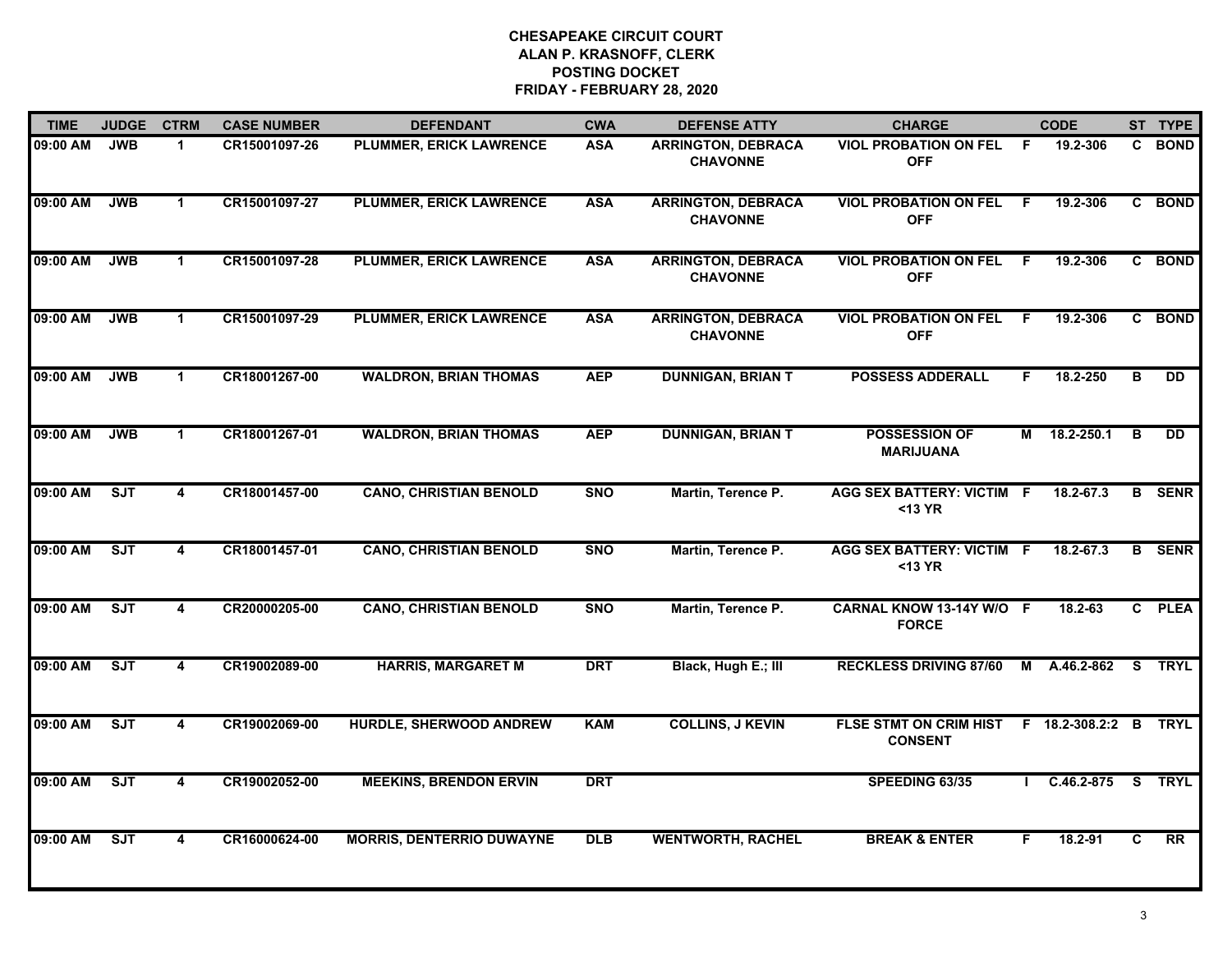| <b>TIME</b> | <b>JUDGE</b> | <b>CTRM</b>             | <b>CASE NUMBER</b> | <b>DEFENDANT</b>                 | <b>CWA</b> | <b>DEFENSE ATTY</b>                          | <b>CHARGE</b>                               |    | <b>CODE</b> |                | ST TYPE         |
|-------------|--------------|-------------------------|--------------------|----------------------------------|------------|----------------------------------------------|---------------------------------------------|----|-------------|----------------|-----------------|
| 09:00 AM    | <b>SJT</b>   | 4                       | CR16000624-04      | <b>MORRIS, DENTERRIO DUWAYNE</b> | <b>DLB</b> |                                              | <b>NOT PAY ORDERED FINE</b>                 | М  | 19.2-358    | C.             | <b>CAP</b>      |
| 09:00 AM    | ST           | $\overline{\mathbf{4}}$ | CR19001745-00      | <b>ROBINSON, RICHARD B</b>       | DLB        |                                              | 64/45 SP                                    |    | G.46.2-878  | <b>S</b>       | <b>DSR</b>      |
| 09:00 AM    | <b>RDS</b>   | 5                       | CR09000847-01      | <b>ANDERSON, TONY LAMONT</b>     | <b>AMF</b> | Buyrn, Richard L.                            | <b>PROB VIOL ROBBERY</b>                    | F. | 19.2-306    | C.             | <b>REV</b>      |
| 09:00 AM    | <b>RDS</b>   | 5                       | CR18000093-00      | <b>BROWN, GEORGIA MITILDA</b>    | <b>KJB</b> | Jones, David L.                              | <b>POSSESS COCAINE</b>                      | F. | 18.2-250    | в              | <b>DD</b>       |
| 09:00 AM    | <b>RDS</b>   | 5                       | CR19001137-00      | <b>CHEATEM, WENDY CRYSTAL</b>    | <b>ASA</b> | <b>DUNNIGAN, BRIAN</b>                       | POSSESS SCH IV<br>(CLONAZEPAM)              | M  | 18.2-250    | в              | C               |
| 09:00 AM    | <b>RDS</b>   | 5                       | CR19001137-01      | <b>CHEATEM, WENDY CRYSTAL</b>    | <b>ASA</b> | <b>DUNNIGAN, BRIAN</b>                       | <b>POSSESS MARIJUANA</b>                    | М  | 18.2-250.1  | в              | C               |
| 09:00 AM    | <b>RDS</b>   | $\overline{5}$          | CR19000051-00      | FRYE, WALTER STANLEY             | <b>BW</b>  | Wegman, Robert L.                            | <b>POSSESS COCAINE</b>                      | F. | 18.2-250    | $\overline{B}$ | $\overline{DD}$ |
| 09:00 AM    | <b>RDS</b>   | 5                       | CR19000051-00      | FRYE, WALTER STANLEY             | <b>BW</b>  | Wegman, Robert L.                            | <b>POSSESS COCAINE</b>                      | F  | 18.2-250    | B              | cc              |
| 09:00 AM    | <b>RDS</b>   | 5                       | CR18001691-03      | <b>GALLE, JANETTE MICHELLE</b>   | <b>MAP</b> | <b>ARRINGTON, DEBRACA</b><br><b>CHAVONNE</b> | <b>VIOL PROBATION ON FEL</b><br><b>OFF</b>  | F. | 19.2-306    | C.             | <b>REV</b>      |
| 09:00 AM    | <b>RDS</b>   | 5                       | CR18001691-04      | <b>GALLE, JANETTE MICHELLE</b>   | <b>MAP</b> | <b>ARRINGTON, DEBRACA</b><br><b>CHAVONNE</b> | <b>VIOL PROBATION OF MISD</b><br><b>OFF</b> | M  | 19.2-306    | $\mathbf{C}$   | <b>REV</b>      |
| 09:00 AM    | <b>RDS</b>   | 5                       | CR18001691-05      | <b>GALLE, JANETTE MICHELLE</b>   | <b>MAP</b> | <b>ARRINGTON, DEBRACA</b><br><b>CHAVONNE</b> | <b>VIOL PROBATION OF MISD</b><br><b>OFF</b> | M  | 19.2-306    | C.             | <b>REV</b>      |
| 09:00 AM    | <b>RDS</b>   | $5\overline{)}$         | CR18001634-00      | <b>JACKSON, STEPHANIE NICOLE</b> | <b>AMF</b> | Jones, David L.                              | <b>POSSESS HEROIN</b>                       | F  | 18.2-250    | $\overline{B}$ | $\overline{DD}$ |
| 09:00 AM    | <b>RDS</b>   | 5                       | CR16001435-03      | <b>JACKSON, THOMAS JAMES; JR</b> | <b>MEB</b> | <b>ARRINGTON, DEBRACA</b><br><b>CHAVONNE</b> | <b>VIOL PROBATION ON FEL</b><br><b>OFF</b>  | F  | 19.2-306    | C              | <b>REV</b>      |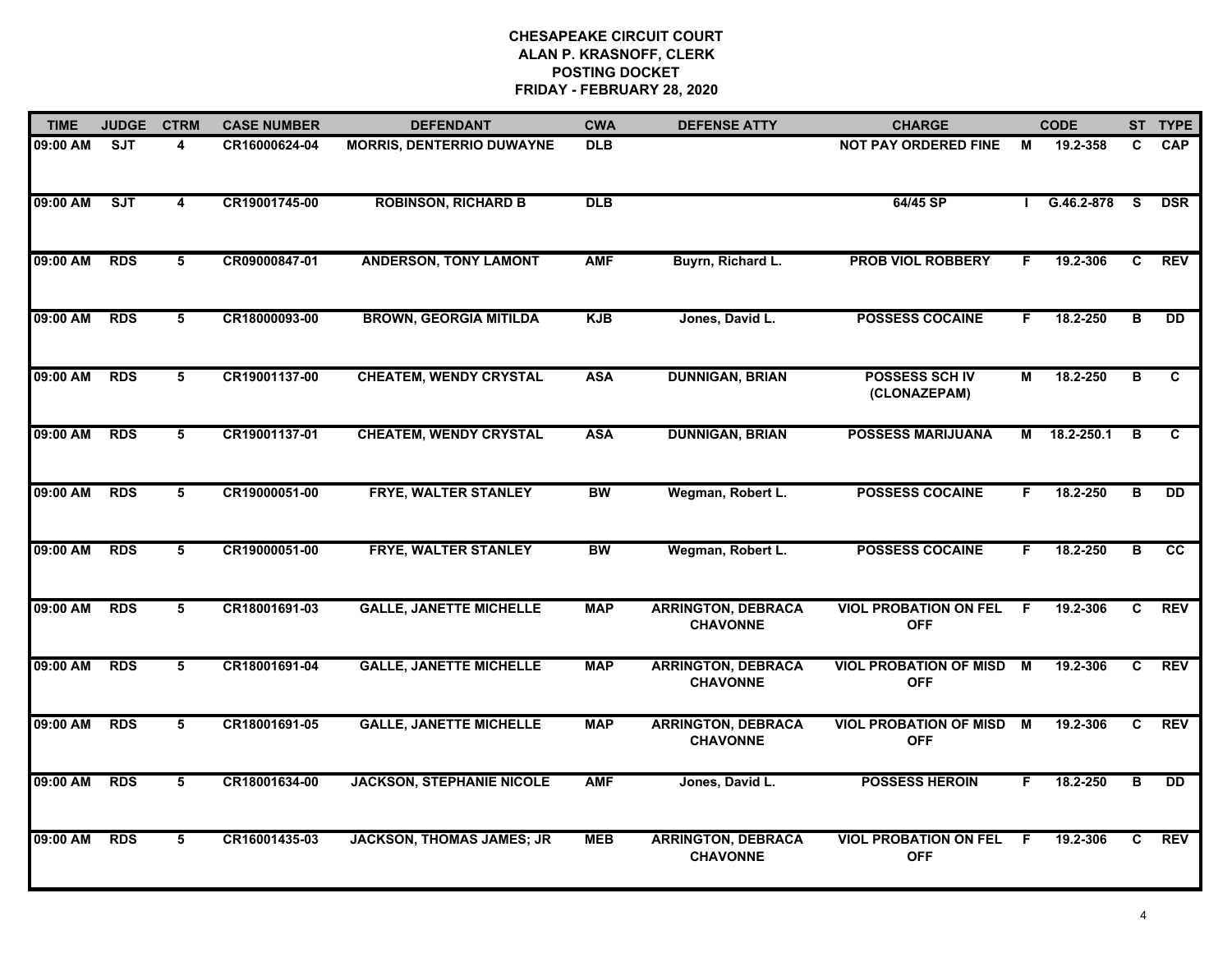| <b>TIME</b> | <b>JUDGE</b> | <b>CTRM</b>     | <b>CASE NUMBER</b> | <b>DEFENDANT</b>               | <b>CWA</b> | <b>DEFENSE ATTY</b>                          | <b>CHARGE</b>                                   |              | <b>CODE</b>  |    | ST TYPE    |
|-------------|--------------|-----------------|--------------------|--------------------------------|------------|----------------------------------------------|-------------------------------------------------|--------------|--------------|----|------------|
| 09:00 AM    | <b>RDS</b>   | 5               | CR16000554-07      | JONES, WILLIAM WADE; JR        | <b>ALN</b> | SWIFT SHERARD, Sanita A.                     | <b>VIOL PROBATION ON FEL</b><br><b>OFF</b>      | -F           | 19.2-306     | C. | <b>REV</b> |
| 09:00 AM    | <b>RDS</b>   | $5\overline{)}$ | CR16000554-08      | JONES, WILLIAM WADE; JR        | <b>ALN</b> | SWIFT SHERARD, Sanita A.                     | <b>VIOL PROBATION ON FEL</b><br><b>OFF</b>      | -F           | 19.2-306     | C  | <b>REV</b> |
| 09:00 AM    | <b>RDS</b>   | 5               | CR15000105-01      | KING, NORMAN COLUMBUS; JR      | <b>MEB</b> | <b>ARRINGTON, DEBRACA</b><br><b>CHAVONNE</b> | <b>VIOL PROB (GRAND</b><br><b>LARCENY AUTO)</b> | F            | 19.2-306     | C  | <b>REV</b> |
| 09:00 AM    | <b>RDS</b>   | 5               | CR17000586-06      | <b>LOWE, ANDREW PAGE</b>       | <b>KAM</b> | <b>OXENHAM, CARA P</b>                       | <b>VIOL PROBATION ON FEL</b><br><b>OFF</b>      | F.           | 19.2-306     | В  | <b>REV</b> |
| 09:00 AM    | <b>RDS</b>   | 5               | CR17000586-07      | <b>LOWE, ANDREW PAGE</b>       | <b>KAM</b> | <b>OXENHAM, CARA P</b>                       | <b>VIOL PROBATION OF MISD</b><br><b>OFF</b>     | M            | 19.2-306     | в  | <b>REV</b> |
| 09:00 AM    | <b>RDS</b>   | 5               | CR20000424-00      | <b>MILLS, RICKY ANTONIO</b>    | <b>ALN</b> | Draper, Anthony L.                           | <b>BOND APPEAL</b>                              | $\mathbf{o}$ | 19.2-124     |    | C BOND     |
| 09:00 AM    | <b>RDS</b>   | $5\overline{5}$ | CR19001272-00      | <b>RAMSEY, LLOYD NOLAN; II</b> | <b>DAW</b> | <b>HOGAN, DANIEL</b>                         | <b>ENTER HOUSE TO COMMIT F</b><br>A&B ETC.      |              | 18.2-91      |    | C SENR     |
| 09:00 AM    | <b>RDS</b>   | $5\overline{)}$ | CR19001272-01      | <b>RAMSEY, LLOYD NOLAN; II</b> | <b>DAW</b> | <b>HOGAN, DANIEL</b>                         | <b>DESTRUCT PROP W/INTENT M</b><br>$<$ \$1000   |              | $18.2 - 137$ |    | C SENR     |
| 09:00 AM    | <b>RDS</b>   | 5               | CR19001697-00      | <b>SCOTT, CARLOS MOMTAIZ</b>   | <b>MAP</b> | Martin, Terence P.                           | <b>UNLAWFUL WOUNDING</b>                        | F.           | $18.2 - 51$  |    | C SENR     |
| 09:00 AM    | <b>RDS</b>   | 5               | CR12002839-03      | <b>SCOTT, TRAVIS EDRISE</b>    | <b>KJB</b> | Gilchrist, Kurt A.                           | <b>VIOL GOOD BEHAV (ELUDE) F</b>                |              | 19.2-306     |    | <b>REV</b> |
| 09:00 AM    | <b>RDS</b>   | 5               | CR19001636-00      | <b>SHAKUR, KHALID MALIK</b>    | <b>DAW</b> | <b>MARTIN, TERENCE</b>                       | <b>ENTER STRUC TO COMMIT F</b><br>A&B ETC.      |              | 18.2-91      |    | C SENR     |
| 09:00 AM    | <b>RDS</b>   | 5               | CR19001683-00      | <b>SHAKUR, KHALID MALIK</b>    | <b>DAW</b> | Martin, Terence P.                           | <b>PROTECTIVE ORDER: 2ND</b><br><b>VIOL 5YR</b> | M            | 16.1-253.2   |    | C SENR     |
| 09:00 AM    | <b>RDS</b>   | 5               | CR19001683-01      | <b>SHAKUR, KHALID MALIK</b>    | <b>DAW</b> | Martin, Terence P.                           | STRANGLE: WOUND/INJURY F<br><b>RESULTS</b>      |              | 18.2-51.6    |    | C SENR     |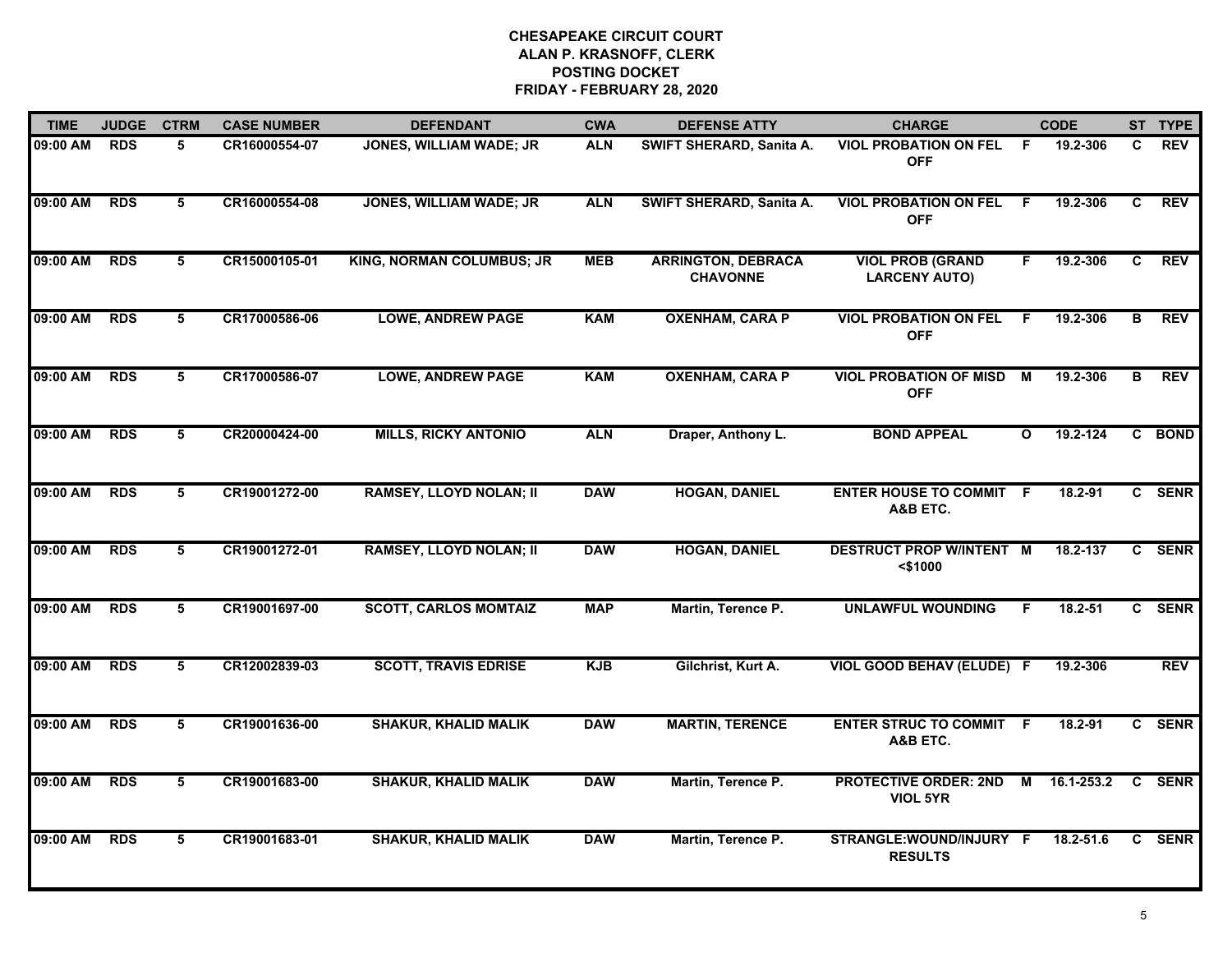| <b>TIME</b>   | <b>JUDGE</b> | <b>CTRM</b>    | <b>CASE NUMBER</b> | <b>DEFENDANT</b>             | <b>CWA</b> | <b>DEFENSE ATTY</b>      | <b>CHARGE</b>                              |              | <b>CODE</b> |                | ST TYPE         |
|---------------|--------------|----------------|--------------------|------------------------------|------------|--------------------------|--------------------------------------------|--------------|-------------|----------------|-----------------|
| 09:00 AM      | <b>RDS</b>   | 5              | CR19000428-00      | <b>SHARP, MARK ALAN</b>      | <b>ASA</b> | <b>DUNNIGAN, BRIAN T</b> | <b>POSSESS HEROIN</b>                      | F.           | 18.2-250    | C              | <b>DD</b>       |
| 09:00 AM      | <b>RDS</b>   | 5              | CR20000425-00      | <b>SNIPES, HEATHER</b>       | <b>MLK</b> | Black, Hugh E.; III      | <b>BOND APPEAL</b>                         | $\mathbf{o}$ | 19.2-124    |                | C BOND          |
| 09:00 AM      | <b>RDS</b>   | $\overline{5}$ | CR15001355-02      | <b>WILLIAMS, JOHN ROBERT</b> | <b>ALN</b> | SWIFT SHERARD, Sanita A. | <b>VIOL PROBATION ON FEL</b><br><b>OFF</b> | E            | 19.2-306    | $\overline{c}$ | <b>REV</b>      |
| 09:00 AM      | <b>MATA</b>  | 6              | CR19000264-00      | <b>EDGE, SAMANTHA ANN</b>    | <b>ASA</b> | Winn, A. Robinson        | <b>POSSESS</b><br><b>METHAMPHETAMINE</b>   | F.           | 18.2-250    | $\mathbf{C}$   | <b>DD</b>       |
| 09:00 AM MATA |              | 6              | CR19000264-00      | <b>EDGE, SAMANTHA ANN</b>    | <b>ASA</b> | Winn, A. Robinson        | <b>POSSESS</b><br><b>METHAMPHETAMINE</b>   | F.           | 18.2-250    | C              | <b>REV</b>      |
| 09:00 AM      | <b>MATA</b>  | 6              | CR19000264-01      | <b>EDGE, SAMANTHA ANN</b>    | <b>ASA</b> | Winn, A. Robinson        | <b>POSSESS HEROIN</b>                      | F.           | 18.2-250    | C              | <b>DD</b>       |
| 09:00 AM      | <b>MATA</b>  | $\overline{6}$ | CR19000264-01      | <b>EDGE, SAMANTHA ANN</b>    | <b>ASA</b> | Winn, A. Robinson        | <b>POSSESS HEROIN</b>                      | F.           | 18.2-250    | C              | <b>REV</b>      |
| 09:00 AM      | <b>MATA</b>  | 6              | CR19000264-02      | <b>EDGE, SAMANTHA ANN</b>    | <b>ASA</b> | Winn, A. Robinson        | <b>POSSESSION OF</b><br><b>MARIJUANA</b>   | М            | 18.2-250.1  | C              | $\overline{DD}$ |
| 09:00 AM      | <b>MATA</b>  | 6              | CR19000264-02      | <b>EDGE, SAMANTHA ANN</b>    | <b>ASA</b> | Winn, A. Robinson        | POSSESSION OF<br><b>MARIJUANA</b>          | М            | 18.2-250.1  | C              | <b>REV</b>      |
| 09:00 AM      | <b>MATA</b>  | 6              | CR19000264-03      | <b>EDGE, SAMANTHA ANN</b>    | <b>ASA</b> | Winn, A. Robinson        | <b>POSSESS HEROIN</b>                      | F.           | 18.2-250    | C              | <b>DD</b>       |
| 09:00 AM MATA |              | 6              | CR19000264-03      | <b>EDGE, SAMANTHA ANN</b>    | <b>ASA</b> | Winn, A. Robinson        | <b>POSSESS HEROIN</b>                      | F.           | 18.2-250    | C.             | <b>REV</b>      |
| 09:00 AM      | <b>MATA</b>  | 6              | CR19000264-04      | <b>EDGE, SAMANTHA ANN</b>    | <b>ASA</b> | Winn, A. Robinson        | <b>POSSESSION OF</b><br><b>MARIJUANA</b>   | М            | 18.2-250.1  | C              | $\overline{DD}$ |
| 09:00 AM      | <b>MATA</b>  | 6              | CR19000264-04      | <b>EDGE, SAMANTHA ANN</b>    | <b>ASA</b> | Winn, A. Robinson        | <b>POSSESSION OF</b><br><b>MARIJUANA</b>   | м            | 18.2-250.1  | C              | <b>REV</b>      |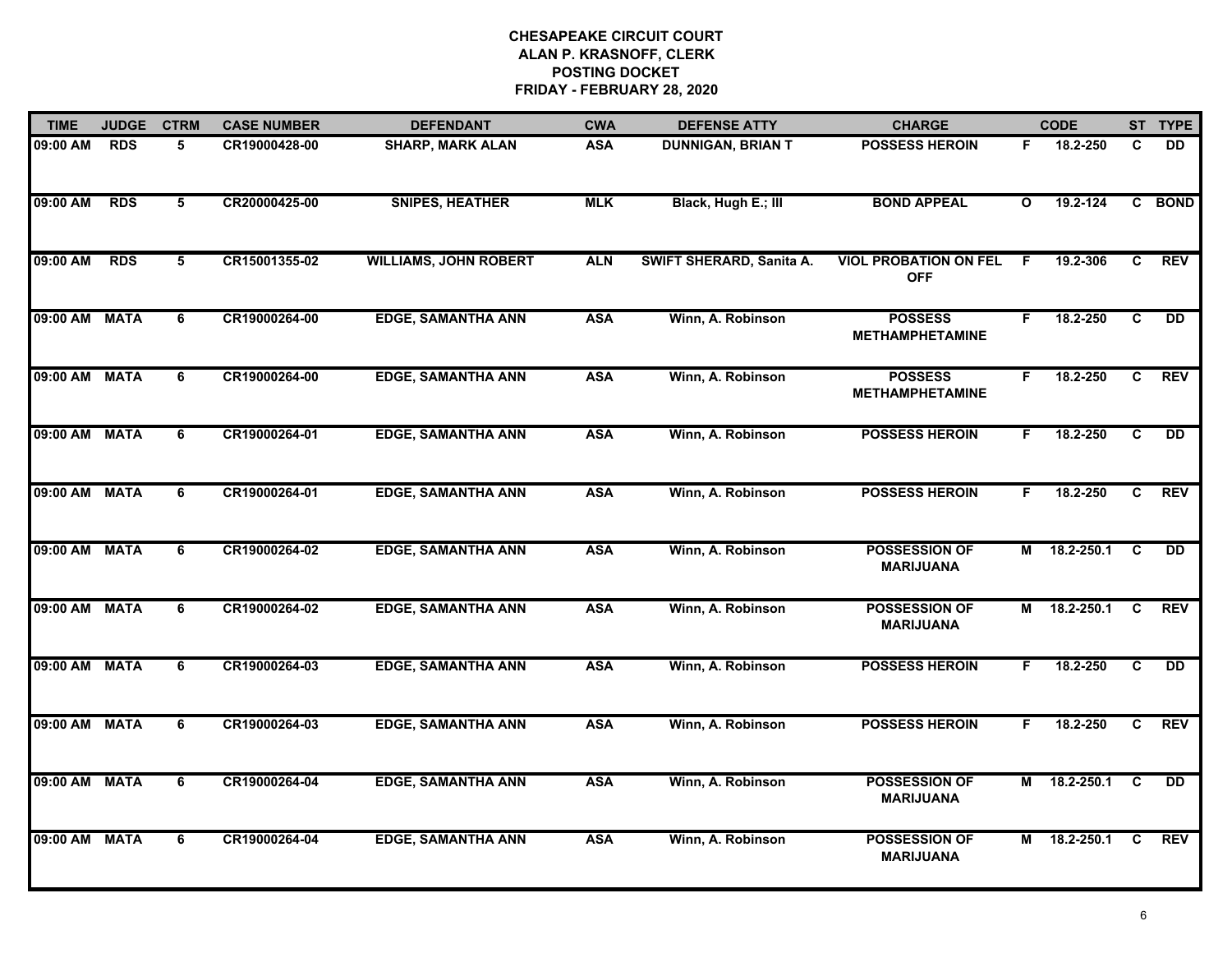| <b>TIME</b>   | <b>JUDGE</b> | <b>CTRM</b>    | <b>CASE NUMBER</b> | <b>DEFENDANT</b>                 | <b>CWA</b> | <b>DEFENSE ATTY</b>      | <b>CHARGE</b>                                  |                | <b>CODE</b>           |              | ST TYPE       |
|---------------|--------------|----------------|--------------------|----------------------------------|------------|--------------------------|------------------------------------------------|----------------|-----------------------|--------------|---------------|
| 09:00 AM MATA |              | 6              | CR19001123-00      | <b>MENDOZA MARTINEZ, GABRIEL</b> | <b>ALN</b> | <b>PINCUS, CHARLES</b>   | <b>MALICIOUS WOUNDING</b>                      | F.             | 18.2-51               | C            | RR            |
| 09:00 AM MATA |              | 6              | CR19002122-00      | <b>QUINERLY, DERRICK LAMONT</b>  | <b>DLB</b> | <b>MUSSONI, ERIK</b>     | <b>DISORDERLY CONDUCT</b>                      | м              | 18.2-415              |              | <b>B</b> TRYL |
| 09:00 AM      | <b>MATA</b>  | $\overline{6}$ | CR19002122-01      | <b>QUINERLY, DERRICK LAMONT</b>  | <b>DLB</b> |                          | <b>OPEN CONTAINER</b>                          | $\overline{M}$ | 46-182                |              | S TRYL        |
| 09:00 AM MATA |              | 6              | CR19002122-02      | <b>QUINERLY, DERRICK LAMONT</b>  | <b>DLB</b> | <b>MUSSONI, ERIK</b>     | DWI, 2ND (ACC)                                 | M              | B.18.2-266            |              | <b>B</b> TRYL |
| 09:00 AM MATA |              | 6              | CR19002122-03      | <b>QUINERLY, DERRICK LAMONT</b>  | <b>DLB</b> | <b>MUSSONI, ERIK</b>     | <b>REFUSAL 2ND</b>                             |                | M A.18.2-268.3 B TRYL |              |               |
| 09:00 AM MATA |              | 6              | CR19000094-00      | <b>WILLIAMS, GREGORY LEON</b>    | <b>KAM</b> | Weaver, Sterling H.; Sr. | <b>VIOL SEX OFF FAIL TO REG: F</b><br>$2ND+$   |                | 18.2-472.1            | B            | <b>SENR</b>   |
| 09:30 AM MATA |              | $\overline{2}$ | CR19000744-00      | <b>JACKSON, QONASIA MONAI</b>    | <b>BW</b>  |                          | <b>ALTER/FORGE CERTIF</b><br><b>TITLE/REG</b>  | F.             | 46.2-605              | $\mathbf{c}$ | <b>ADAT</b>   |
| 09:30 AM MATA |              | $\overline{2}$ | CR19000744-01      | <b>JACKSON, QONASIA MONAI</b>    | <b>BW</b>  |                          | <b>OBTAIN DOCUMENTS NOT</b><br><b>ENTITLED</b> | E              | 46.2-105.2            | $\mathbf{c}$ | <b>ADAT</b>   |
| 09:30 AM MATA |              | $\overline{2}$ | CR19001977-00      | JOHNSON, JAMEL LOMON             | <b>ASA</b> | <b>ROBINSON, TREVOR</b>  | <b>CONSPIRE SELL HEROIN</b>                    | F.             | 18.2-248              | C            | <b>TBS</b>    |
| 09:30 AM MATA |              | $\overline{2}$ | CR19001977-01      | JOHNSON, JAMEL LOMON             | <b>ASA</b> | <b>ROBINSON, TREVOR</b>  | <b>POSSESS HEROIN</b>                          | F.             | 18.2-250              | C            | <b>TBS</b>    |
| 09:30 AM MATA |              | $\mathbf{2}$   | CR19001977-02      | JOHNSON, JAMEL LOMON             | <b>ASA</b> | <b>ROBINSON, TREVOR</b>  | <b>FELON POSS WPN/AMMO</b><br>(NOT GUN)        | F.             | 18.2-308.2            | <b>C</b>     | <b>TBS</b>    |
| 09:30 AM      | <b>MATA</b>  | $\overline{2}$ | CR19001977-03      | JOHNSON, JAMEL LOMON             | <b>ASA</b> | <b>ROBINSON, TREVOR</b>  | <b>POSSESS FENTANYL</b>                        | F.             | 18.2-250              | C.           | <b>TBS</b>    |
| 09:30 AM MATA |              | $\overline{2}$ | CR20000094-00      | JOHNSON, JAMEL LOMON             | <b>ASA</b> | <b>PATZIG, ANDREW</b>    | <b>PWID HEROIN 3+ OFF</b>                      | F              | 18.2-248              | C.           | <b>TBS</b>    |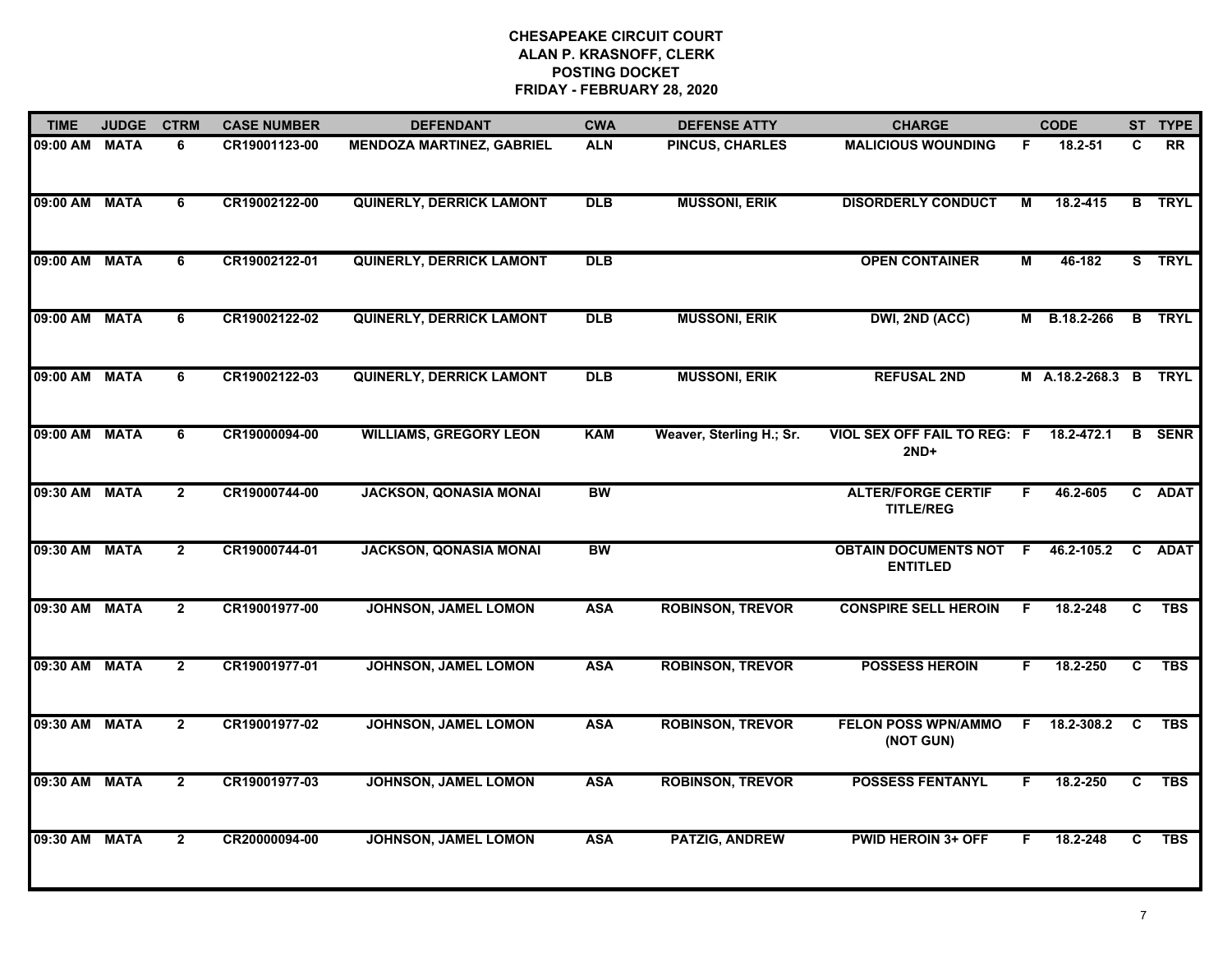| <b>TIME</b>   | <b>JUDGE</b> | <b>CTRM</b>    | <b>CASE NUMBER</b> | <b>DEFENDANT</b>            | <b>CWA</b> | <b>DEFENSE ATTY</b>   | <b>CHARGE</b>                                |    | <b>CODE</b> |                | ST TYPE       |
|---------------|--------------|----------------|--------------------|-----------------------------|------------|-----------------------|----------------------------------------------|----|-------------|----------------|---------------|
| 09:30 AM MATA |              | $\overline{2}$ | CR20000094-01      | <b>JOHNSON, JAMEL LOMON</b> | <b>ASA</b> | PATZIG, ANDREW        | <b>PWID FENTANYL, 3+ OFF</b>                 | F  | 18.2-248    | C              | <b>TBS</b>    |
| 09:30 AM MATA |              | $\overline{2}$ | CR20000094-02      | JOHNSON, JAMEL LOMON        | <b>ASA</b> | <b>PATZIG, ANDREW</b> | <b>PWID HEROIN 3+ OFF</b><br><b>CONSPIRE</b> | F. | 18.2-248    | C              | <b>TBS</b>    |
| 09:30 AM MATA |              | $\overline{2}$ | CR20000094-03      | JOHNSON, JAMEL LOMON        | <b>ASA</b> | <b>PATZIG, ANDREW</b> | <b>PWID HEROIN 3+ OFF</b>                    | F. | 18.2-248    | $\overline{c}$ | <b>TBS</b>    |
| 09:30 AM MATA |              | $\mathbf{2}$   | CR20000094-04      | JOHNSON, JAMEL LOMON        | <b>ASA</b> | <b>PATZIG, ANDREW</b> | <b>PWID FENTANYL 3+ OFF</b>                  | F  | 18.2-248    | C.             | <b>TBS</b>    |
| 09:30 AM MATA |              | $\overline{2}$ | CR20000094-05      | JOHNSON, JAMEL LOMON        | <b>ASA</b> | <b>PATZIG, ANDREW</b> | <b>PWID HEROIN 3+ OFF</b><br><b>CONSPIRE</b> | F. | 18.2-248    | C              | <b>TBS</b>    |
| 09:30 AM MATA |              | $\overline{2}$ | CR20000094-06      | JOHNSON, JAMEL LOMON        | <b>ASA</b> | <b>PATZIG, ANDREW</b> | <b>PWID HEROIN 3+ OFF</b>                    | F. | 18.2-248    | C              | <b>TBS</b>    |
| 09:30 AM MATA |              | $\overline{2}$ | CR20000094-07      | JOHNSON, JAMEL LOMON        | <b>ASA</b> | <b>PATZIG, ANDREW</b> | <b>PWID FENTANYL 3+ OFF</b>                  | E  | 18.2-248    | C              | <b>TBS</b>    |
| 09:30 AM MATA |              | $\overline{2}$ | CR20000094-08      | JOHNSON, JAMEL LOMON        | <b>ASA</b> | <b>PATZIG, ANDREW</b> | <b>PWID ETIZOLAM 3+ OFF</b>                  |    | 18.2-248    | C              | <b>TBS</b>    |
| 09:30 AM MATA |              | $\overline{2}$ | CR20000094-09      | JOHNSON, JAMEL LOMON        | <b>ASA</b> | <b>PATZIG, ANDREW</b> | PWID 5-FLOURO-ADB 3+ OFF F                   |    | 18.2-248    | C              | <b>TBS</b>    |
| 09:30 AM MATA |              | $\overline{2}$ | CR19001204-00      | <b>MOSS, ROBERT JUSTIN</b>  | <b>BKF</b> |                       | EMBEZZLEMENT >=\$200                         | F. | 18.2-111    |                | <b>B</b> STAT |
| 09:30 AM MATA |              | $\mathbf{2}$   | CR19001204-01      | <b>MOSS, ROBERT JUSTIN</b>  | <b>BKF</b> |                       | EMBEZZLEMENT >=\$200                         | F. | 18.2-111    |                | <b>B</b> STAT |
| 09:30 AM MATA |              | $\overline{2}$ | CR19001204-02      | <b>MOSS, ROBERT JUSTIN</b>  | <b>BKF</b> |                       | EMBEZZLEMENT >=\$200                         | F. | 18.2-111    |                | <b>B</b> STAT |
| 09:30 AM MATA |              | $\overline{2}$ | CR19001204-03      | <b>MOSS, ROBERT JUSTIN</b>  | <b>BKF</b> |                       | <b>EMBEZZLEMENT &gt;=\$500</b>               | F. | 18.2-111    |                | <b>B</b> STAT |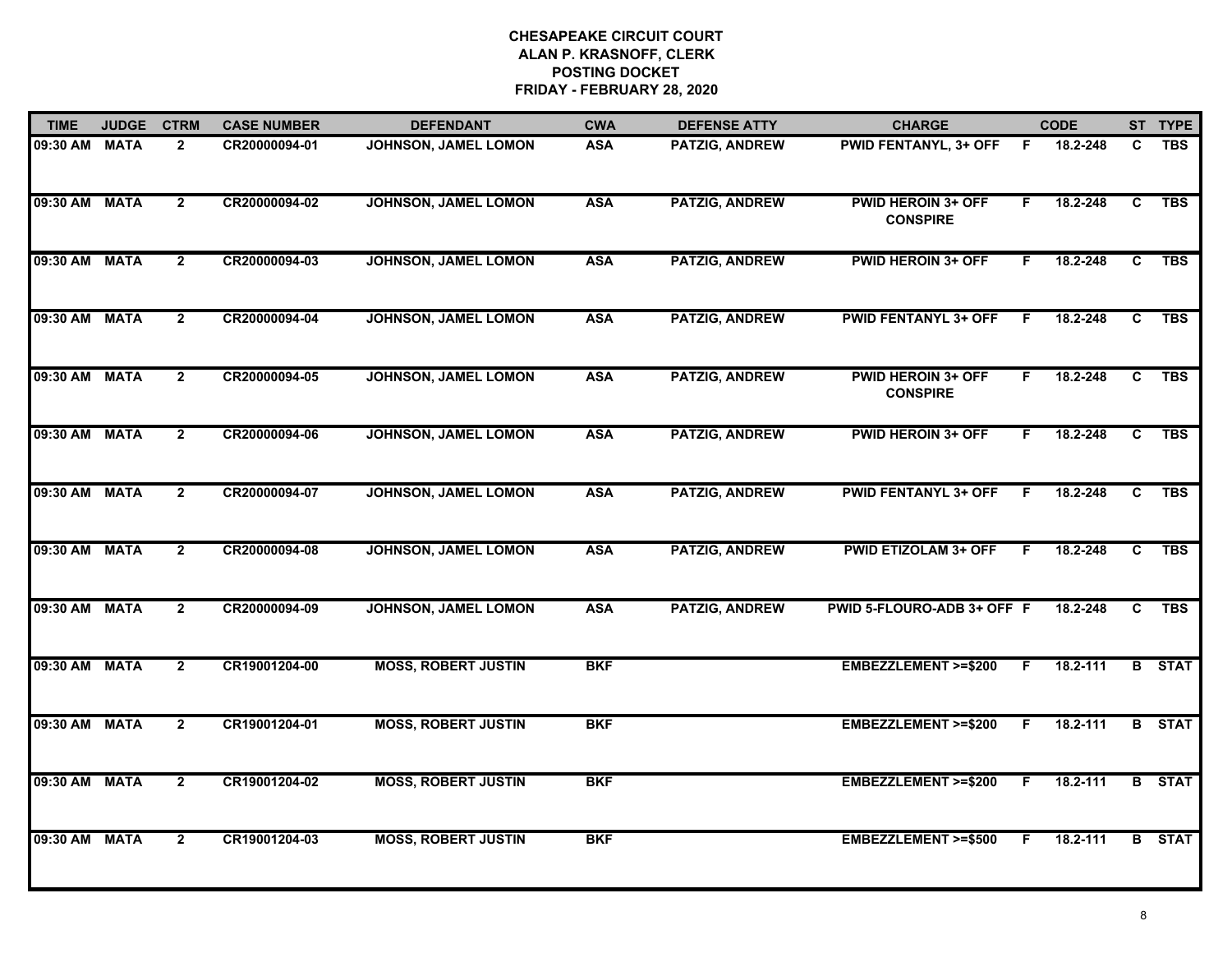| <b>TIME</b>   | <b>JUDGE</b> | <b>CTRM</b>    | <b>CASE NUMBER</b> | <b>DEFENDANT</b>                 | <b>CWA</b> | <b>DEFENSE ATTY</b>   | <b>CHARGE</b>                                                    |    | <b>CODE</b>         |                | ST TYPE       |
|---------------|--------------|----------------|--------------------|----------------------------------|------------|-----------------------|------------------------------------------------------------------|----|---------------------|----------------|---------------|
| 09:30 AM MATA |              | $\mathbf{2}$   | CR19001204-04      | <b>MOSS, ROBERT JUSTIN</b>       | <b>BKF</b> |                       | <b>EMBEZZLEMENT &gt;=\$500</b>                                   | F. | 18.2-111            |                | <b>B</b> STAT |
| 09:30 AM MATA |              | $\overline{2}$ | CR20000056-00      | <b>OLIVER, JERRY GARDNER</b>     | <b>AEP</b> |                       | PROTOGYROU, ANDREW A. NONVIOL FELON POSS GUN F<br><b>W/I 10Y</b> |    | 18.2-308.2          | B              | <b>TBS</b>    |
| 09:30 AM MATA |              | $\overline{2}$ | CR20000056-01      | <b>OLIVER, JERRY GARDNER</b>     | <b>AEP</b> | PROTOGYROU, ANDREW A. | <b>CONCEALED WEAPON:</b><br><b>CARRY</b>                         | М  | 18.2-308            | В              | <b>TBS</b>    |
| 09:30 AM MATA |              | $\overline{2}$ | CR20000056-02      | <b>OLIVER, JERRY GARDNER</b>     | <b>AEP</b> | PROTOGYROU, ANDREW A. | <b>DWI: 1ST OFFENSE</b>                                          |    | M A.18.2-266        | $\overline{B}$ | <b>TBS</b>    |
| 09:30 AM MATA |              | $\overline{2}$ | CR19000561-00      | <b>SMALL, PARIS T</b>            |            |                       | <b>POSSESSION OF</b><br><b>MARIJUANA</b>                         | М  | 18.2-250.1          |                | <b>B</b> ADAT |
| 09:30 AM MATA |              | $\overline{2}$ | CR19000561-01      | <b>SMALL, PARIS T</b>            |            |                       | <b>FAIL TO GIVE SIGNAL</b>                                       |    | 46.2-849            | B              | <b>TBS</b>    |
| 09:30 AM MATA |              | $\mathbf{2}$   | CR19000561-02      | <b>SMALL, PARIS T</b>            |            |                       | <b>FAIL TO APPEAR; ADATS</b>                                     | M  | 18.2-456            |                | <b>B</b> ADAT |
| 09:30 AM MATA |              | $\mathbf{2}$   | CR20000109-00      | <b>SMYTH, MATTHEW WILLARD</b>    |            | <b>STOKES, MARK B</b> | DWI, 1ST                                                         |    | M A.18.2-266        | B              | <b>TBS</b>    |
| 09:30 AM MATA |              | $\overline{2}$ | CR20000109-01      | <b>SMYTH, MATTHEW WILLARD</b>    |            | <b>STOKES, MARK B</b> | <b>ELUDING POLICE -</b><br><b>ENDANGER</b>                       |    | $F = 46.2 - 817(B)$ | В              | <b>TBS</b>    |
| 09:30 AM MATA |              | $\overline{2}$ | CR19001147-17      | <b>WALLACE, TAYLOR AMIL</b>      | <b>BKF</b> | Jones, David L.       | <b>FAIL TO APPEAR; TRYL</b>                                      |    | M 18.2-456 (6) C    |                | <b>ADAT</b>   |
| 09:30 AM MATA |              | $\overline{2}$ | CR16000551-05      | <b>WATSON, KASHUN KIRE</b>       |            |                       | <b>NOT PAY ORDERED FINE;</b><br><b>CONTEMPT</b>                  | М  | 19.2-358            |                | <b>ADAT</b>   |
| 09:30 AM      | <b>MATA</b>  | $\overline{2}$ | CR16000551-06      | <b>WATSON, KASHUN KIRE</b>       |            |                       | <b>NOT PAY ORDERED FINE;</b><br><b>CONTEMPT</b>                  | М  | 19.2-358            |                | <b>ADAT</b>   |
| 09:30 AM      | <b>MATA</b>  | $\mathbf{2}$   | CR20000054-00      | <b>WHITEHURST, FAWNE MELISSA</b> | <b>AHM</b> | Black, Hugh E.; III   | <b>FALSE STAT ON APP FOR</b><br><b>BENEFITS</b>                  | -F | 63.2-502            | в              | <b>TBS</b>    |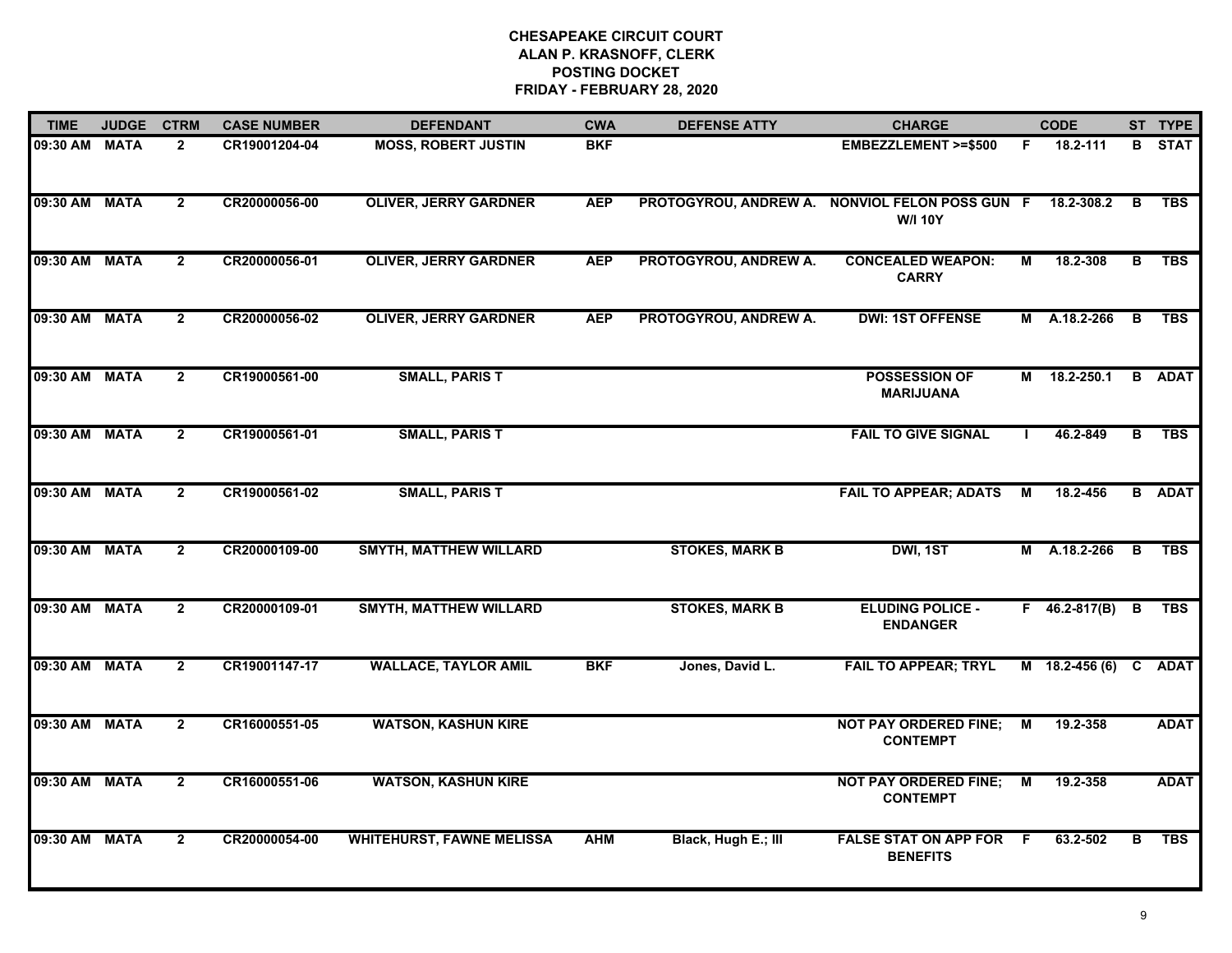| <b>TIME</b>   | <b>JUDGE</b> | <b>CTRM</b>    | <b>CASE NUMBER</b> | <b>DEFENDANT</b>                 | <b>CWA</b> | <b>DEFENSE ATTY</b>        | <b>CHARGE</b>                                   |                | <b>CODE</b> |              | ST TYPE       |
|---------------|--------------|----------------|--------------------|----------------------------------|------------|----------------------------|-------------------------------------------------|----------------|-------------|--------------|---------------|
| 09:30 AM      | <b>MATA</b>  | $\mathbf{2}$   | CR20000054-01      | <b>WHITEHURST, FAWNE MELISSA</b> | AHM        | Black, Hugh E.; III        | <b>FALSE STAT ON APP FOR</b><br><b>BENEFITS</b> | F.             | 63.2-502    | В            | <b>TBS</b>    |
| 09:30 AM      | <b>MATA</b>  | $\overline{2}$ | CR20000054-02      | <b>WHITEHURST, FAWNE MELISSA</b> | <b>AHM</b> | Black, Hugh E.; III        | <b>FALSE STAT ON APP FOR</b><br><b>BENEFITS</b> | F.             | 63.2-502    | в            | <b>TBS</b>    |
| 09:30 AM      | <b>MATA</b>  | $\mathbf{2}$   | CR20000054-03      | <b>WHITEHURST, FAWNE MELISSA</b> | <b>AHM</b> | Black, Hugh E.; III        | <b>FALSE STAT ON APP FOR</b><br><b>BENEFITS</b> | E              | 63.2-502    | в            | <b>TBS</b>    |
| 09:30 AM      | <b>MATA</b>  | $\overline{2}$ | CR20000054-04      | <b>WHITEHURST, FAWNE MELISSA</b> | <b>AHM</b> | Black, Hugh E.; III        | <b>WELFARE FRAUD</b>                            | F.             | 63.2-522    | В            | <b>TBS</b>    |
| 09:30 AM MATA |              | $\overline{2}$ | CR20000054-05      | <b>WHITEHURST, FAWNE MELISSA</b> | <b>AHM</b> | Black, Hugh E.; III        | <b>WELFARE FRAUD</b>                            | F.             | 63.2-522    | B            | <b>TBS</b>    |
| 09:30 AM      | <b>MATA</b>  | $\overline{2}$ | CR20000054-06      | <b>WHITEHURST, FAWNE MELISSA</b> | <b>AHM</b> | Black, Hugh E.; III        | <b>WELFARE FRAUD</b>                            | F.             | 63.2-522    | в            | <b>TBS</b>    |
| 09:30 AM MATA |              | $\mathbf{2}$   | CR11000666-05      | <b>WRIGHT, WILLIAM ANTHONY</b>   |            |                            | <b>VIOL PROBATION OF MISD</b><br><b>OFF</b>     | M              | 19.2-306    |              | <b>B</b> ADAT |
| 09:30 AM      | <b>MATA</b>  | $\overline{2}$ | CR11000666-06      | <b>WRIGHT, WILLIAM ANTHONY</b>   |            |                            | <b>VIOL PROBATION OF MISD</b><br><b>OFF</b>     | $\blacksquare$ | 19.2-306    |              | <b>B</b> ADAT |
| 02:00 PM      | <b>RDS</b>   | 5.             | CR19000740-00      | <b>MORRIS, KENNETH DION</b>      | <b>ASA</b> | <b>TRAVERS, MEREDITH B</b> | <b>PWID COCAINE</b>                             | F.             | 18.2-248    |              | <b>B</b> TRYL |
| 02:00 PM      | <b>RDS</b>   | 5              | CR19000740-01      | <b>MORRIS, KENNETH DION</b>      | <b>ASA</b> | <b>TRAVERS, MEREDITH B</b> | <b>ELUDING</b>                                  | F              | 46.2-817    | $\mathbf{B}$ | <b>TRYL</b>   |